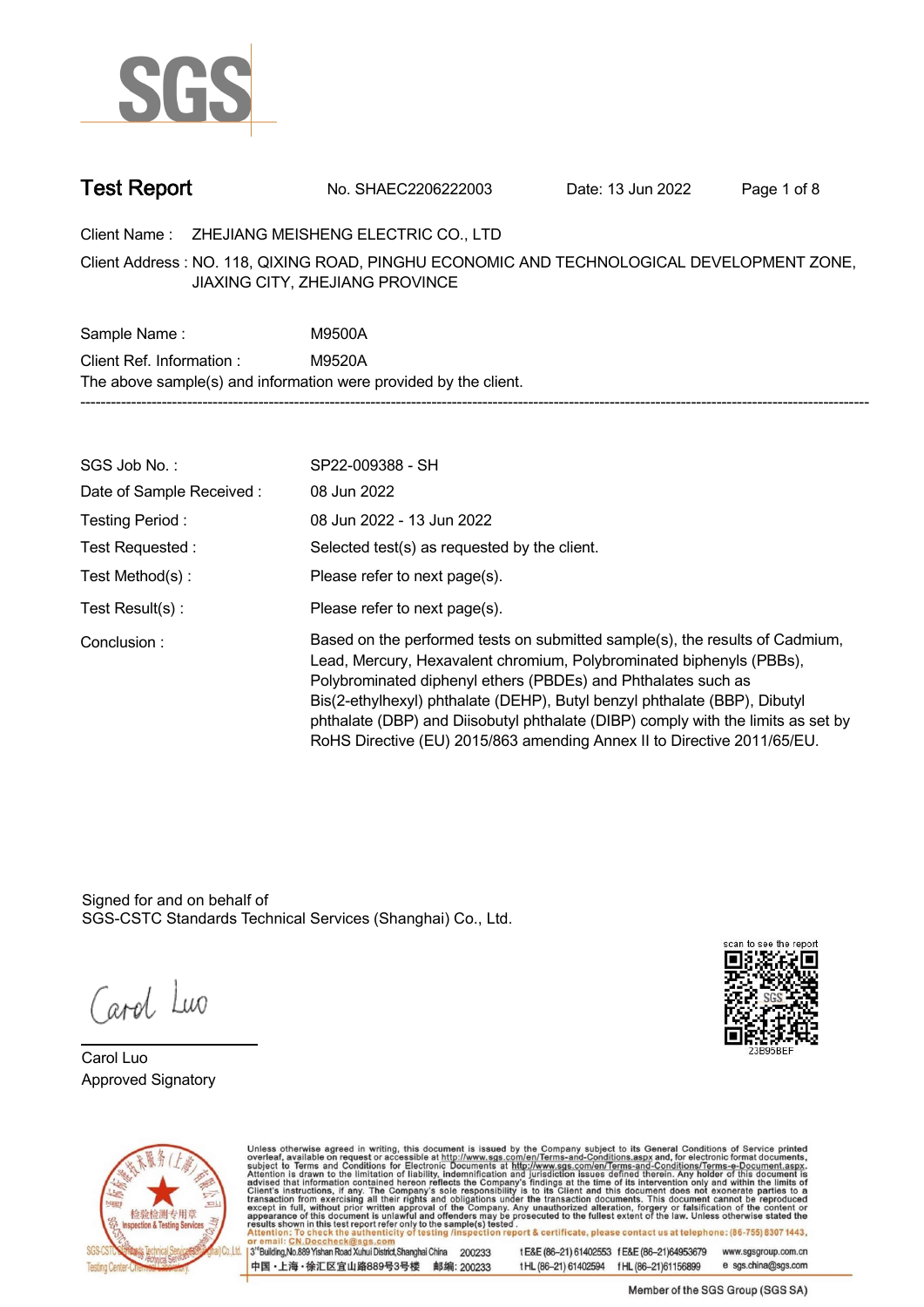

**Test Report. No. SHAEC2206222003 . Date: 13 Jun 2022. Page 2 of 8.**

**Test Result(s) :.**

**Test Part Description : .**

| Specimen No.    | SGS Sample ID    | <b>Description</b>      |  |
|-----------------|------------------|-------------------------|--|
| SN <sub>1</sub> | SHA22-062220.002 | White translucent grain |  |

**Remarks :.(1) 1 mg/kg = 0.0001% .**

**(2) MDL = Method Detection Limit .**

- **(3) ND = Not Detected ( < MDL ) .**
- **(4) "-" = Not Regulated .**

### **RoHS Directive (EU) 2015/863 amending Annex II to Directive 2011/65/EU.**

**Test Method :. With reference to IEC 62321-4:2013+AMD1:2017, IEC62321-5:2013, IEC62321-7-2:2017, IEC 62321-6:2015 and IEC62321-8:2017, analyzed by ICP-OES, UV-Vis and GC-MS. .**

| Test Item(s)                 | Limit          | <u>Unit</u> | <b>MDL</b>                   | 002       |
|------------------------------|----------------|-------------|------------------------------|-----------|
| Cadmium (Cd)                 | 100            | mg/kg       | $\overline{2}$               | ND        |
| Lead (Pb)                    | 1000           | mg/kg       | $\overline{2}$               | <b>ND</b> |
| Mercury (Hg)                 | 1000           | mg/kg       | $\overline{2}$               | <b>ND</b> |
| Hexavalent Chromium (Cr(VI)) | 1000           | mg/kg       | 8                            | <b>ND</b> |
| Sum of PBBs                  | 1000           | mg/kg       | $\qquad \qquad \blacksquare$ | ND        |
| Monobromobiphenyl            |                | mg/kg       | 5                            | ND        |
| Dibromobiphenyl              | -              | mg/kg       | 5                            | ND        |
| Tribromobiphenyl             |                | mg/kg       | 5                            | ND.       |
| Tetrabromobiphenyl           | -              | mg/kg       | 5                            | ND        |
| Pentabromobiphenyl           | -              | mg/kg       | 5                            | <b>ND</b> |
| Hexabromobiphenyl            | -              | mg/kg       | 5                            | ND        |
| Heptabromobiphenyl           |                | mg/kg       | 5                            | <b>ND</b> |
| Octabromobiphenyl            | $\overline{a}$ | mg/kg       | 5                            | ND        |
| Nonabromobiphenyl            |                | mg/kg       | 5                            | <b>ND</b> |
| Decabromobiphenyl            |                | mg/kg       | 5                            | ND        |
| Sum of PBDEs                 | 1000           | mg/kg       | $\overline{\phantom{a}}$     | ND.       |
| Monobromodiphenyl ether      | -              | mg/kg       | 5                            | ND        |
| Dibromodiphenyl ether        | -              | mg/kg       | 5                            | ND        |
| Tribromodiphenyl ether       | -              | mg/kg       | 5                            | <b>ND</b> |
| Tetrabromodiphenyl ether     |                | mg/kg       | 5                            | <b>ND</b> |



Unless otherwise agreed in writing, this document is issued by the Company subject to its General Conditions of Service printed overleaf, available on request or accessible at http://www.sgs.com/en/Terms-and-Conditions.asp

3<sup>rd</sup> Building, No.889 Yishan Road Xuhui District, Shanghai China 200233 中国·上海·徐汇区宜山路889号3号楼 邮编: 200233 tE&E (86-21) 61402553 fE&E (86-21)64953679 www.sgsgroup.com.cn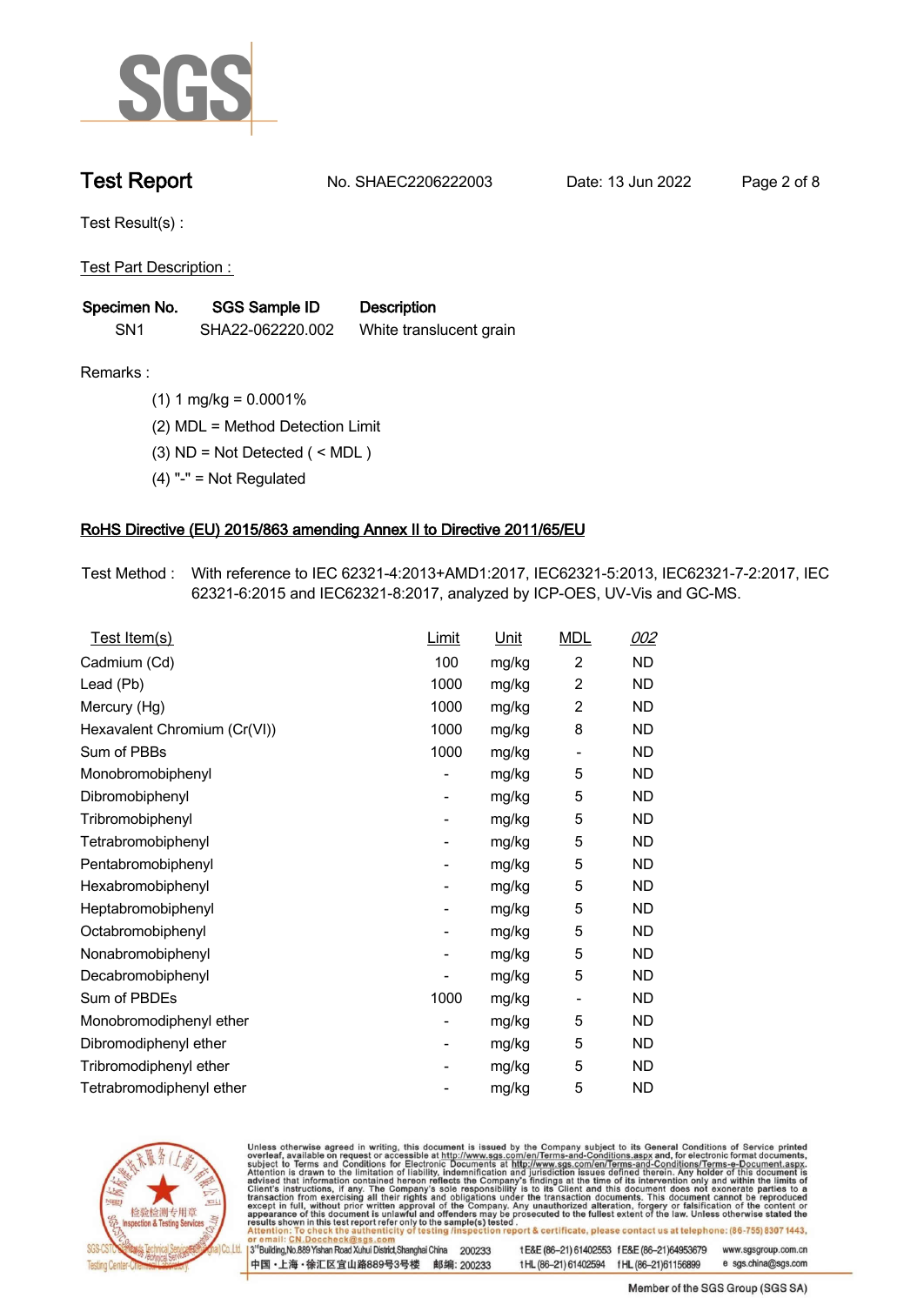

| <b>Test Report</b>                | No. SHAEC2206222003      |       |            | Date: 13 Jun 2022 | Page 3 of 8 |
|-----------------------------------|--------------------------|-------|------------|-------------------|-------------|
| Test Item(s)                      | Limit                    | Unit  | <b>MDL</b> | 002               |             |
| Pentabromodiphenyl ether          | -                        | mg/kg | 5          | <b>ND</b>         |             |
| Hexabromodiphenyl ether           | -                        | mg/kg | 5          | ND.               |             |
| Heptabromodiphenyl ether          | $\overline{\phantom{a}}$ | mg/kg | 5          | ND.               |             |
| Octabromodiphenyl ether           | $\overline{\phantom{a}}$ | mg/kg | 5          | <b>ND</b>         |             |
| Nonabromodiphenyl ether           | ۰                        | mg/kg | 5          | ND.               |             |
| Decabromodiphenyl ether           | $\overline{\phantom{a}}$ | mg/kg | 5          | <b>ND</b>         |             |
| Di-butyl Phthalate (DBP)          | 1000                     | mg/kg | 50         | <b>ND</b>         |             |
| Benzyl Butyl Phthalate (BBP)      | 1000                     | mg/kg | 50         | <b>ND</b>         |             |
| Di-2-Ethyl Hexyl Phthalate (DEHP) | 1000                     | mg/kg | 50         | <b>ND</b>         |             |
| Diisobutyl Phthalates (DIBP)      | 1000                     | mg/kg | 50         | <b>ND</b>         |             |

**Notes :.**

- **(1) The maximum permissible limit is quoted from RoHS Directive (EU) 2015/863. IEC 62321 series is equivalent to EN 62321 series https://www.cenelec.eu/dyn/www/f?p=104:30:1742232870351101::::FSP\_ORG\_ID,FSP\_LANG\_ID: 1258637,25**
- **(2) The restriction of DEHP, BBP, DBP and DIBP shall apply to medical devices, including in vitro medical devices, and monitoring and control instruments,including industrial monitoring and control instruments, from 22 July 2021. .**

**Unless otherwise stated, the decision rule for conformity reporting is based on Binary Statement for Simple Acceptance Rule ( <sup>w</sup> =0) stated in ILAC-G8:09/2019. .**



Unless otherwise agreed in writing, this document is issued by the Company subject to its General Conditions of Service printed overleaf, available on request or accessible at http://www.sgs.com/en/Terms-and-Conditions.asp

3<sup>14</sup> Building, No.889 Yishan Road Xuhui District, Shanghai China 200233 中国·上海·徐汇区宜山路889号3号楼 邮编: 200233 t E&E (86-21) 61402553 f E&E (86-21)64953679 www.sgsgroup.com.cn

e sgs.china@sgs.com t HL (86-21) 61402594 f HL (86-21) 61156899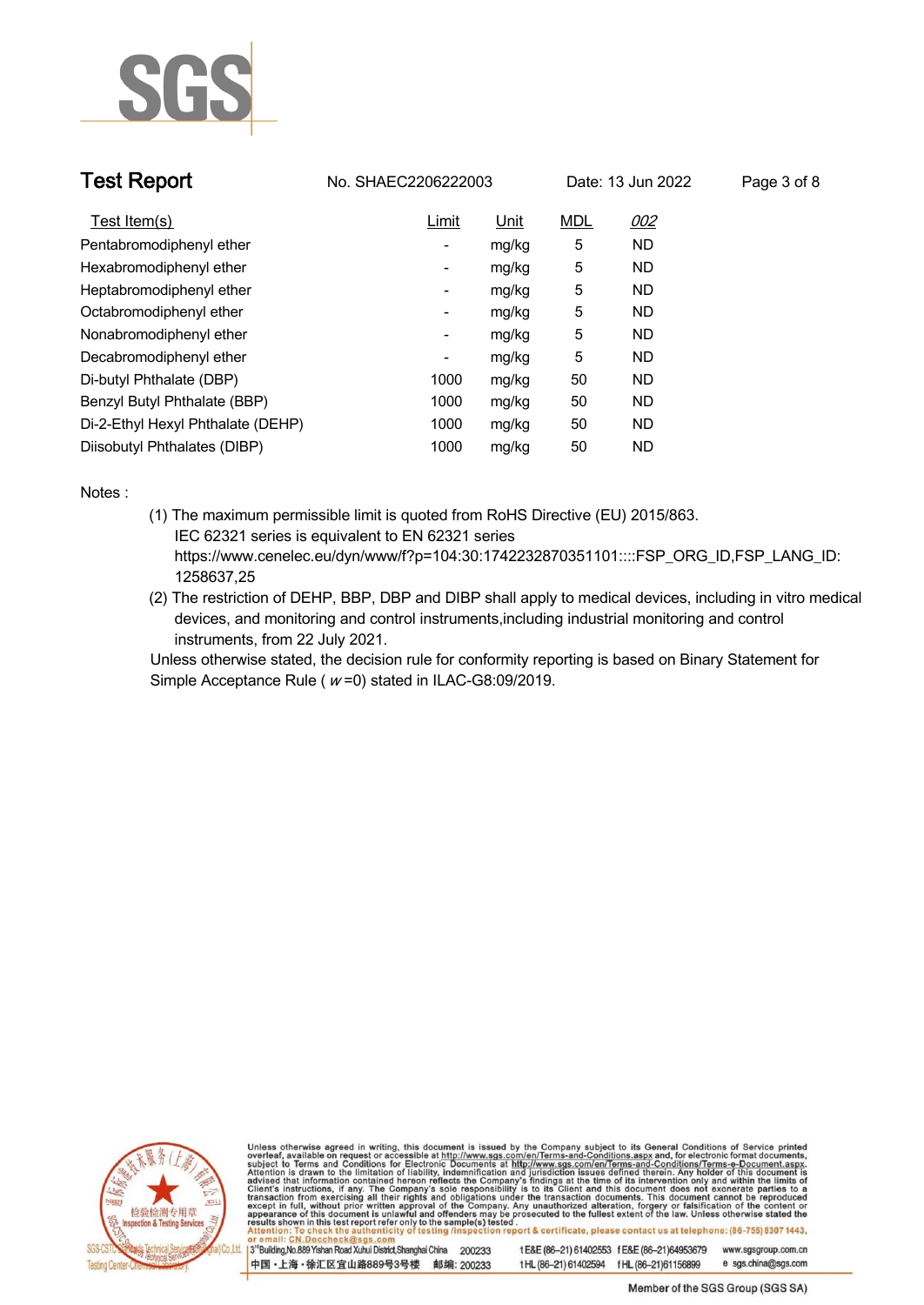

**Test Report. No. SHAEC2206222003 . Date: 13 Jun 2022. Page 4 of 8.**

## **ATTACHMENTS**

## **Elements (IEC62321) Testing Flow Chart**

1) These samples were dissolved totally by pre-conditioning method according to below flow chart.





Unless otherwise agreed in writing, this document is issued by the Company subject to its General Conditions of Service printed overleaf, available on request or accessible at http://www.sgs.com/en/Terms-and-Conditions.asp

3<sup>rd</sup> Building, No.889 Yishan Road Xuhui District, Shanghai China 200233 中国·上海·徐汇区宜山路889号3号楼 邮编: 200233 tE&E (86-21) 61402553 fE&E (86-21)64953679 www.sgsgroup.com.cn e sgs.china@sgs.com t HL (86-21) 61402594 f HL (86-21) 61156899

Member of the SGS Group (SGS SA)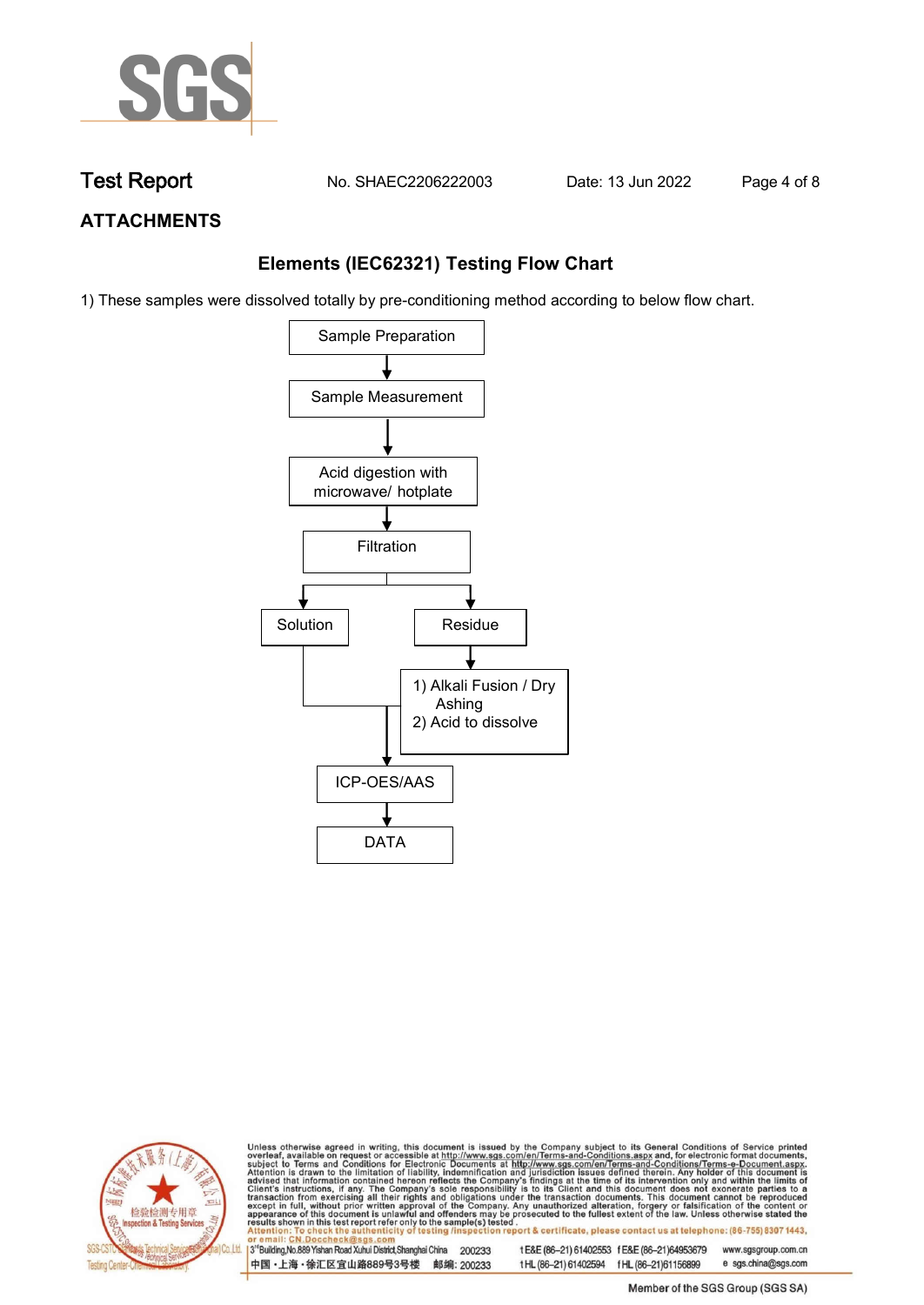

**Test Report. No. SHAEC2206222003 . Date: 13 Jun 2022. Page 5 of 8.**

### **ATTACHMENTS**

### **Hexavalent Chromium (Cr(VI)) Testing Flow Chart**





Unless otherwise agreed in writing, this document is issued by the Company subject to its General Conditions of Service printed overleaf, available on request or accessible at http://www.sgs.com/en/Terms-and-Conditions.asp

3<sup>rd</sup> Building, No.889 Yishan Road Xuhui District, Shanghai China 200233 中国·上海·徐汇区宜山路889号3号楼 邮编: 200233 tE&E (86-21) 61402553 fE&E (86-21)64953679 www.sgsgroup.com.cn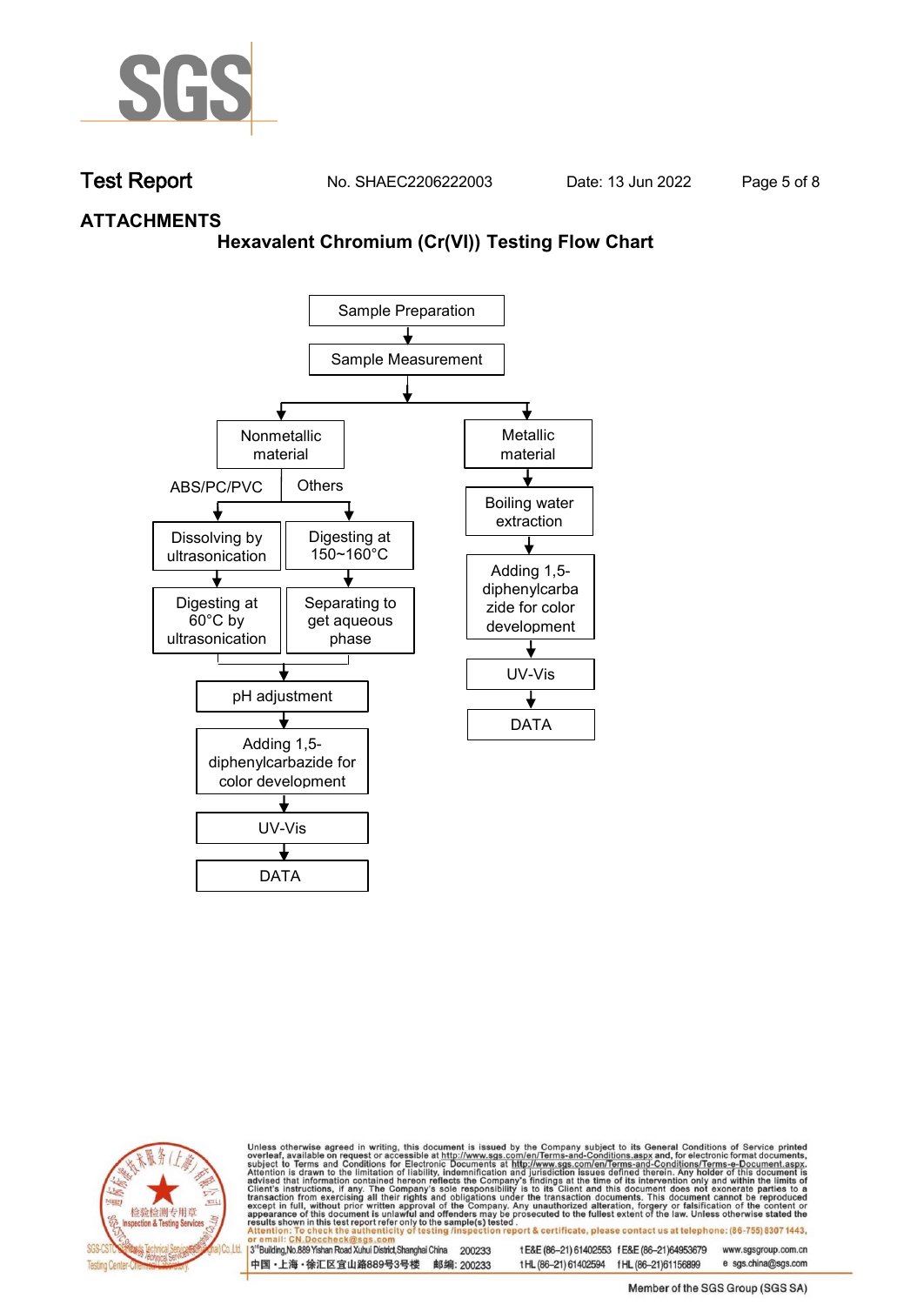

**Test Report. No. SHAEC2206222003 . Date: 13 Jun 2022. Page 6 of 8.**

**ATTACHMENTS**

# **PBBs/PBDEs Testing Flow Chart**





Unless otherwise agreed in writing, this document is issued by the Company subject to its General Conditions of Service printed overleaf, available on request or accessible at http://www.sgs.com/en/Terms-and-Conditions.asp

3<sup>'</sup>Building, No.889 Yishan Road Xuhui District, Shanghai China 200233 中国·上海·徐汇区宜山路889号3号楼 邮编: 200233

tE&E (86-21) 61402553 fE&E (86-21)64953679 www.sgsgroup.com.cn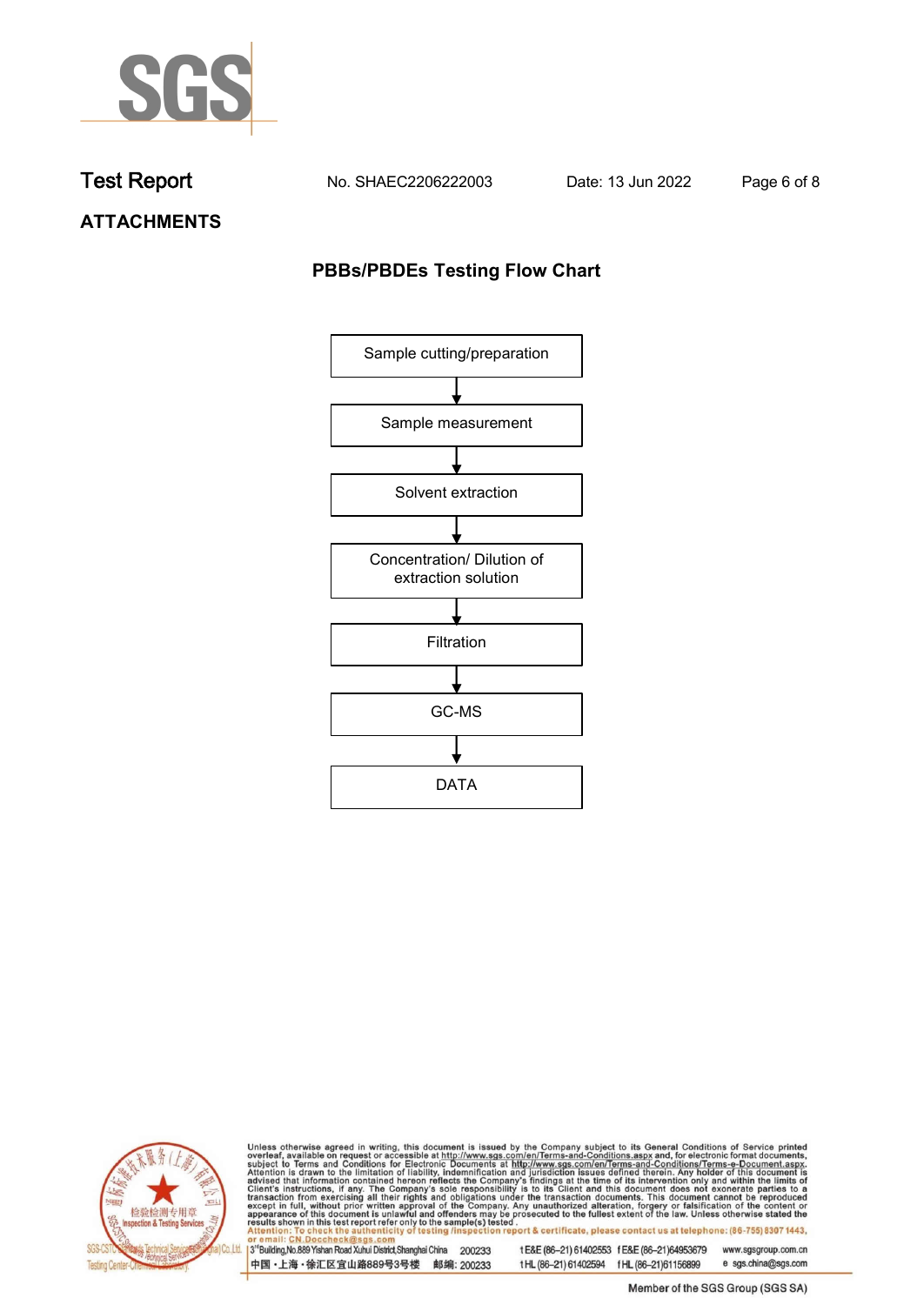

**Test Report. No. SHAEC2206222003 . Date: 13 Jun 2022. Page 7 of 8.**

# **ATTACHMENTS**

## **Phthalates Testing Flow Chart**





Unless otherwise agreed in writing, this document is issued by the Company subject to its General Conditions of Service printed overleaf, available on request or accessible at http://www.sgs.com/en/Terms-and-Conditions.asp

3<sup>'</sup>Building, No.889 Yishan Road Xuhui District, Shanghai China 200233 中国·上海·徐汇区宜山路889号3号楼 邮编: 200233

tE&E (86-21) 61402553 fE&E (86-21)64953679 www.sgsgroup.com.cn

e sgs.china@sgs.com t HL (86-21) 61402594 f HL (86-21) 61156899